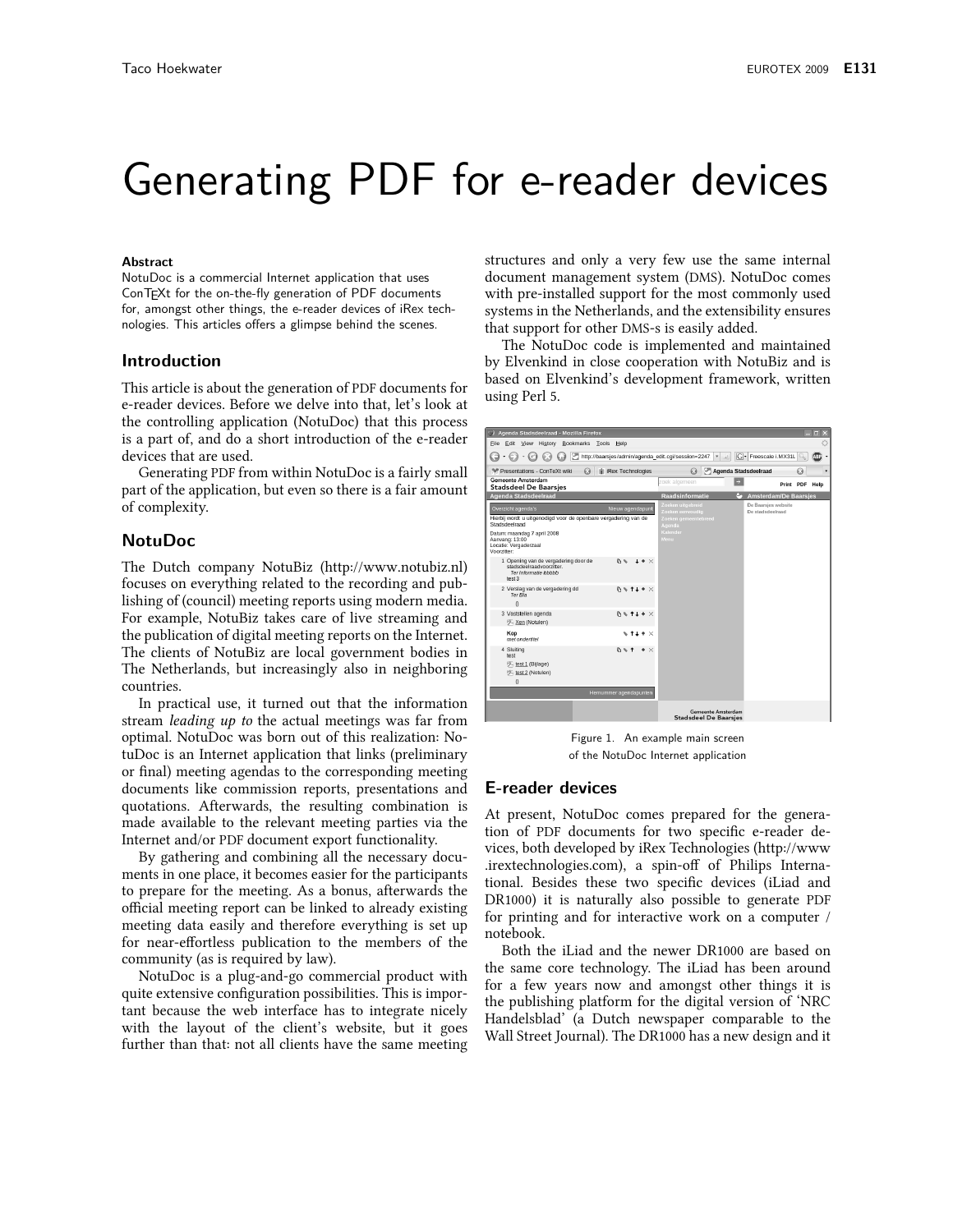

Figure 2. iLiad (left) and DR1000 (right).

offers a larger screen and somewhat faster hardware, but technologically there are very few differences between the two devices.

Both devices are based on 'digital paper', a technology whereby the displayed data stays visible without the need to refresh the screen many times a second.

The key advantage of this technology is that it uses far less power, resulting in much longer battery life when compared to traditional TFT or LCD screens. Another good thing is that because there is no need for a back light, actually looking at the screen is a lot easier on the eyes.

On the other hand, there are downsides to electronic paper. The two largest of these: the reaction time, which is much slower than for conventional computer displays, and the output is grayscale only. Hopefully, future developments will remove both limitations.

Both devices make use of 'Wacom Penabled' technology (http://wacom.com/tabletpc/what\_is\_penabled.cfm) that makes it possible to write and sketch directly on the display, so that you can create notes directly into the PDF. The companion software (for Windows) is able to merge these notes with the original PDF document into a new PDF document for later use.

The supported formats for both devices are the same as well: PDF, HTML, mobipocket, and a few bitmap image formats. All software used and developed by iReX is open source, based on a Linux distribution for embedded

devices. Connection to the PC for exchanging documents is done via USB or optionally (for iLiad) using a wireless network. Both iLiad and DR1000 use removable memory cards as storage medium.

# **PDF** generation

The PDF generation in NotuDoc is handled by a Perl script that is completely template driven. It uses nearidentical code both for the generation of T<sub>F</sub>X input files and for HTML pages. Only the character escape functions and filenames are adjusted specifically for T<sub>F</sub>X. Just like the web pages, the PDF documents are generated at runtime by calling texexec. The TFX subsystem uses ConT<sub>F</sub>Xt supplied by the 'contextgarden' distribution (http://minimals.contextgarden.net/).

## ConTEXt templates

For each client, the application stores a setting for the desired PDF output type. The following example uses iliad, but it can also be something else like dr1000 or just a4. Separate from this global preference, it is possible to define a client-specific layout that creates a document layout that corresponds to the desired house style.

Layout definitions are implemented via ConTFXt macros that are separated out from the Internet application. The application only takes care of converting the database records of a meeting agenda into a ConTFXt input source and exporting the required meeting doc-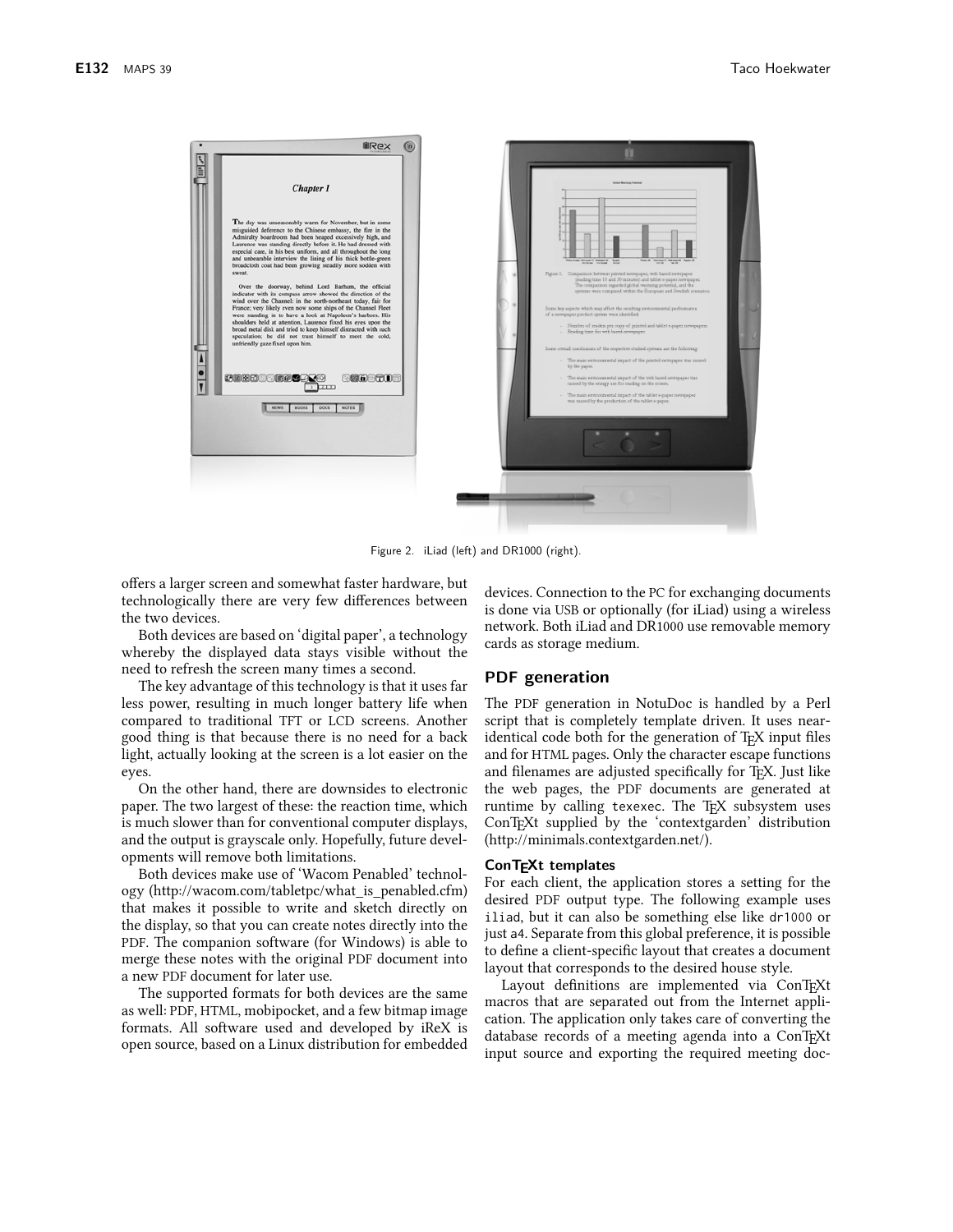

Figure 3. The first and one of the following pages of a PDF generated for the iLiad

uments to PDF files. Everything else is handled by ConT<sub>F</sub>Xt macros; the application only copies from a template include file into the TFX file. The used files are:

#### agenda-iliad.tex

This is the main TFX file, and in this file two different types of replacements take place.

In the listing below you see two lines that look like HTML syntax for so-called 'server side includes'. That is not a coincidence: as mentioned above, the application uses the same code for TFX files and HTML page generation.

The two #include files are read by the Perl script, and inserted in that place in the TFX output. The contents of those files are explained in the next paragraph.

The second type of replacement deals with the words in all caps between # markers. These keywords are replaced by the actual content (and meta-data) of the meeting. The keyword #LIST# is the most important of those because effectively that contains the whole content of the agenda, which is built up recursively.

A meeting agenda consists of meta-information like place and time, and a variable number of meeting items. Items can be organized into categories, and for each item there can be an optional number of related meeting documents. All of this is controlled by small template files that are inserted at various levels. Their names are predefined system constants.

\unprotect

<!--#include src='agenda-macros-00.tex' --> <!--#include src='agenda-macros-iliad.tex' --> \protect

#### \starttext

\startagenda[Gremium={#GREMIUM#},

Datum={#DATUM#}, Datumkort={#DATUMKORT#}, Categorie={#CATEGORIE#}, Aanvang={#AANVANG#}, Locatie={#LOCATIE#}, Aanhef={#AANHEF#}, Koptitel={#TITLE2#}, Titel={#TITLE#}]

```
\startpunten
#LIST#
\stoppunten
\stopagenda
```
\stoptext

#### header\_line.tinc

This template is used for any category section headings.

\startheaderline [Titel={#TEXT#}, Pagina=#PAGE#, Aard={#AARD#}] \startheaderbody #BODY# \stopheaderbody \stopheaderline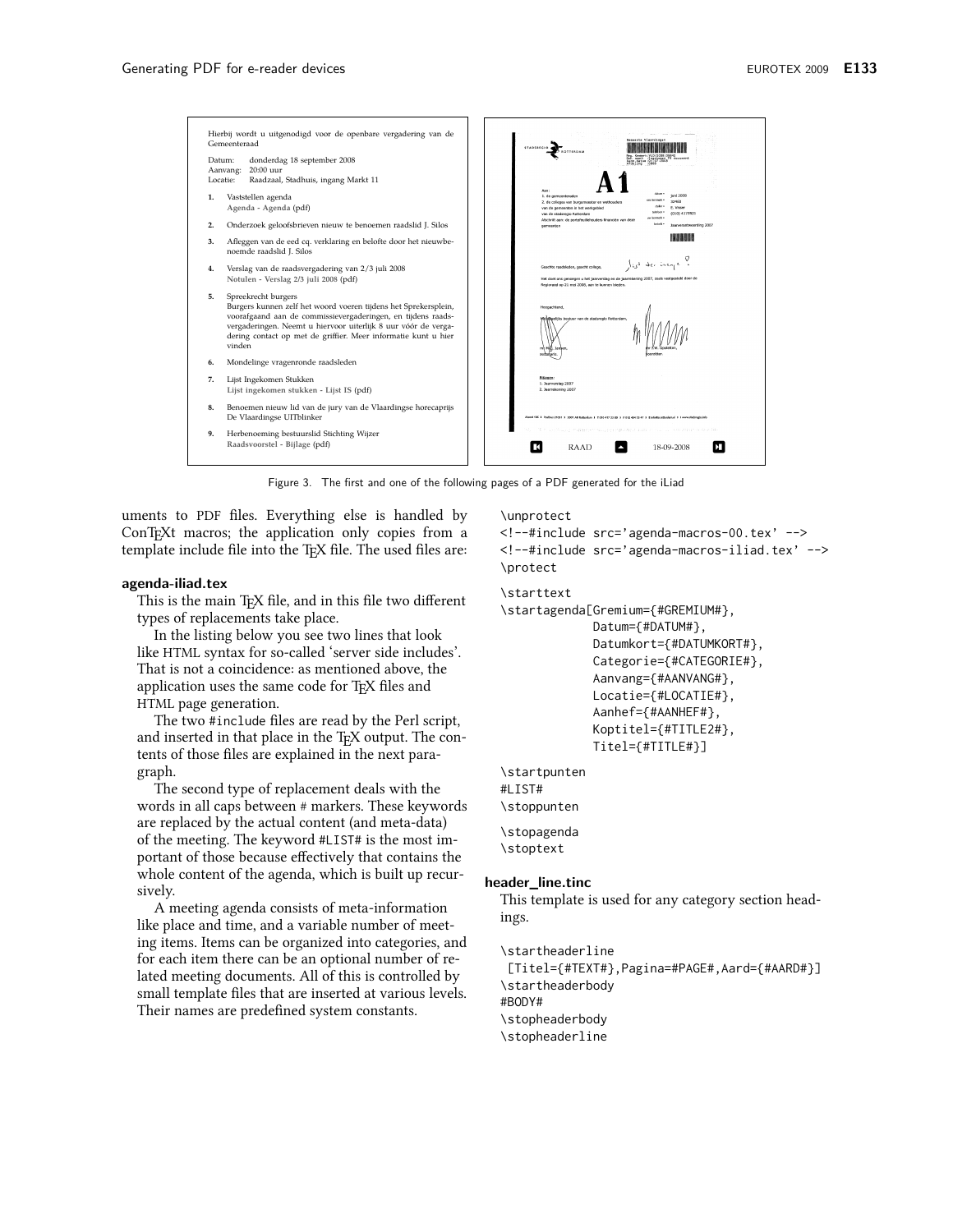## puntnr\_line.tinc

This is the template for each of the separate agenda items.

#BODY# contains the explanatory text for this item, #DOCS# is a placeholder for the list of relevant meeting documents. The latter is itself built up programmatically because there can be any number of relevant documents per item.

```
\startpunt
```

```
[Nummer={#NR#}, Titel={#PUNT#}, Aard={#AARD#}]
\startpuntbody
#BODY#
\stoppuntbody
\startpuntdocs
#DOCS#
\stoppuntdocs
\stoppunt
```
# puntdoc\_line.tinc

This is the first of three possible templates for a meeting document. It is used for meeting documents (i.e. exported PDF files) that will be included in the generated PDF as appendices.

\agendadocument[#ICON#]{#LINK#}{#LABEL#}

#### puntnodoc\_line.tinc

This template will be used for meeting documents that should be included as appendices, but for which it is decided (based on a configuration parameter) that they are too large for actual inclusion. A separate macro is used so that an explanatory text can be printed in the output.

\agendanodocument[#ICON#]{#LABEL#}

#### puntdoc\_line\_noembed.tinc

This is the third possibility, intended for non-PDF meeting documents like Microsoft Word documents and PowerPoint presentations. Because files in these formats cannot be handled in the PDF output, no hyperlink is possible; thus the keyword #LINK# is not present in this case.

\agendadocument[#ICON#]{}{#LABEL#}

# ConTEXt macros

As mentioned above, the used ConTFXt macros are split over two separate files.

The first has the name agenda-macros-00.tex, and is used unaltered for all clients and all PDF layout. It contains a generic implementation of the macros we saw earlier in the template files. These macros only

take care of the infrastructure; they don't do any layout themselves. Handling the layout is passed on to other macros via the ConTFXt command \directsetup.

Typical for the content of this file are macro definitions like this:

```
\def\dostartagenda[#1]%
  {\getparameters
      [Agenda]
      [Gremium=, Datum=, Datumkort=,
       Categorie=, Aanvang=, Locatie=,
       Aanhef=, Titel=, Koptitel=,
       Voorzitter=.
       #17%
   \pagereference[firstpage]
   \directsetup{agenda:start}}
```
\def\stopagenda {\directsetup{agenda:stop}}

# and this:

 $\rightarrow$ 

```
\def\agendadocument[#1]#2#3%
  {\doifnotempty {#2}
     {\doglobal \appendtoks
        \addimage{#2}{#3}\to \everyendagenda }%
   \def\DocumentType{#1}%
   \def\DocumentFile{#2}%
   \def\DocumentBody{#3}%
   \pagereference[#2-referer]
   \directsetup{agenda:document}}
```
The macro \addimage is the most interesting macro in this file. It receives the id and file name of an exported PDF document as arguments, and ensures that that PDF document is added page by page via \externalfigure. In slightly simplified form it looks like this:

```
\unexpanded\def\addimage#1#2{%
  \pagereference[#1]
  \xdef\previouspdf{\currentpdf}%
  \gdef\currentpdf{#1}%i
  \getfiguredimensions[#1.pdf]%
  \imgcount=\noffigurepages
  \dorecurse
     {\the\imgcount}
     {\externalfigure
          [#1.pdf]
          [page=\recurselevel,
           factor=max,
           size=cropbox]%
       \page}%
    \pagereference[#1-last]
```